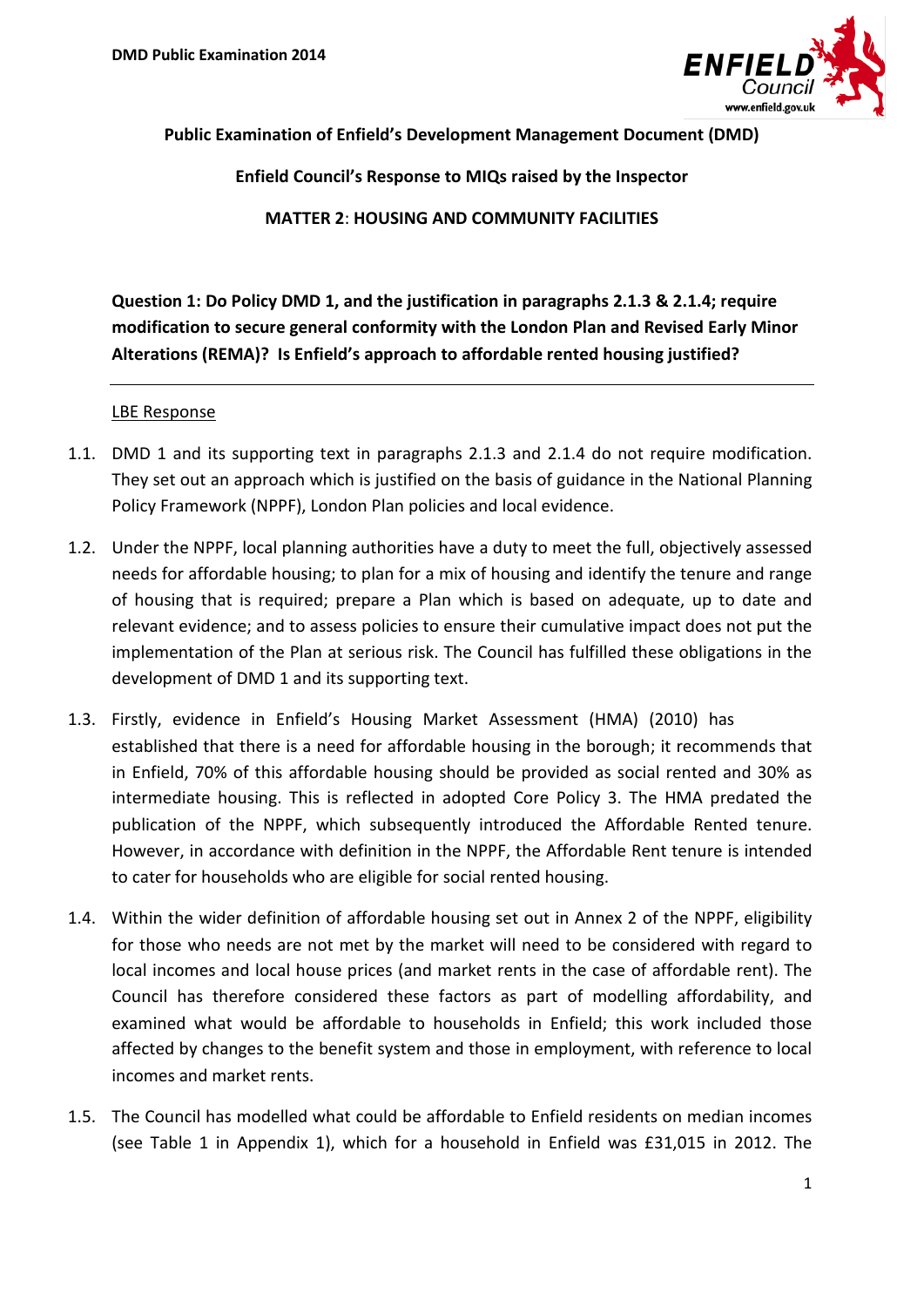

Council used the following affordability criteria established in Enfield's Housing Market Assessment (HMA) to determine the amount of rent that would be affordable for the borough's residents:

- Households with children that could afford to spend 30% of their gross income on housing costs; and
- Households without children who could afford to spend 35% of their gross income on housing costs.

The amount households could afford to pay was then compared against local evidence on market rents for different size properties to calculate the percentage of market rent which would be affordable to those households on median incomes when applying the HMA affordability criteria.

- 1.6. This work demonstrates that Affordable Rent will be affordable to those on median incomes, given the local rent levels in Enfield, if they are: 78% of market rent for two bed units, 60% of market rent for 3 bed units and 49% of market rent for 4+ bed units. These figures are therefore referred to in paragraph 2.1.4 of the submission DMD, as a summary of objectively assessed need.
- 1.7. It should be noted that the percentages of market rent for one and two bed units do not significantly deviate from the maximum level of up to 80% of market rent. However, lower percentage levels are indicated for larger family units (3+ bed units), in conclusion of the analysis that these households will not be able to afford rents at up to the maximum 80% of market rent.
- 1.8. Paragraph 2.1.4 is not intended to act as a cap on Affordable Rents; its intention is simply to provide borough-wide guidance for developers and the Council on what is affordable for local residents, based on evidence of local incomes and market rents. The Council accepts that in individual cases, rents may be higher or lower than those outlined in supporting paragraph 2.1.4. If information from this local evidence was not included, the Council will fail the duties that the NPPF places on local planning authorities to meet objectively assessed needs. Without paragraph 2.1.4 there is no local expression of what objectively assessed needs are in Enfield.
- 1.9. Secondly, the Council has assessed the impact of its planning policies on development viability through the CIL and DMD Economic Viability Assessment (2013). This Study considers what level of Community Infrastructure Levy can be charged, alongside the impact of implementing Local Plan policies (including those on affordable housing) on the viability of development.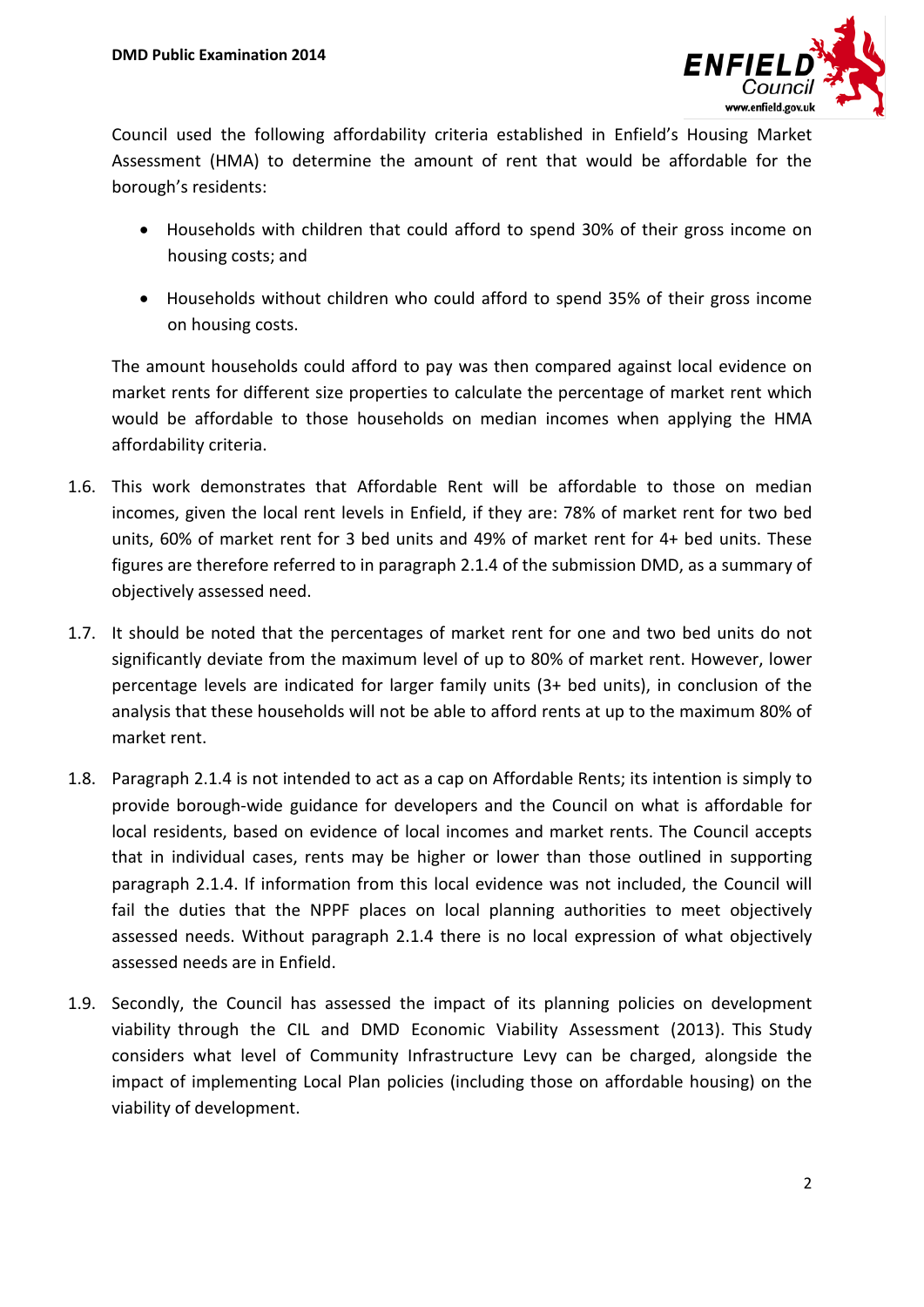

- 1.10. The Study modelled the percentages of market rent stated in DMD paragraph 2.1.4 in tandem with implementing existing and proposed policies, including achieving the borough's affordable housing targets. It concludes that implementing the rent levels set out in the Submission DMD, in conjunction with other Local Plan policies, will not prejudice the viability of development overall; and that a future CIL charge could be set at a level which has taken these factors into account.
- 1.11. It demonstrates that overall, the viability of development, and therefore its deliverability and the supply of new housing, would not be adversely be affected.
- 1.12. London Plan Policy 3.11 (as amended by the Revised Early Minor Alterations in 2013) (Affordable Housing Targets) requires the Mayor to work with boroughs to seek to maximise affordable housing provision to meet strategic targets for the number of homes and tenure mix, whilst prioritising affordable family housing. In their Local Plans, boroughs are required to set targets for the amount of affordable housing reflecting the strategic objectives, taking into account a range of factors.
- 1.13. The Council has demonstrated through the viability assessment [EBD-10], that housing supply and Enfield's ability to meet its housing targets will not be adversely affected if rent levels illustrated in paragraph 2.1.4 considered to be affordable to local residents were applied. The delivery of affordable family homes is a priority for the Council, and ensuring that these homes are affordable to local people is the basis for providing the text in paragraph 2.1.4 and the approach in DMD1.
- 1.14. The same modelling work as described above (see paragraph 1.5) has been undertaken to establish what proportion of market rent would be affordable to those affected by the benefit cap (based on a cap of £350 per week for single claimants and £500 per week for all other claimants). This evidence (see Table 2 in Appendix 1) shows that those on affected by the benefit cap would not be able to afford the higher end of the range of rents possible within the Affordable Rented tenure, and that the reduction in benefit means Affordable Rent is less affordable than if benefits were not capped.

## **Question 2: Should Policy DMD 1 (and/or DMD 2) be amended to emphasise the need to take account of development viability, or secure design which is 'tenure blind' and well integrated?**

#### LBE Response

2.1 DMD 1 and DMD 2 in conjunction with adopted Core Policy 3 take sufficient account of feasibility and viability issues. Submission DMD paragraph 2.1.5 provides further guidance n implementation of the policies and allows for flexibility to address potential viability issues in the east of the borough. Supporting paragraphs were amended include references to the potential for alternative provision and viability. Paragraphs 2.1.7 was amended to respond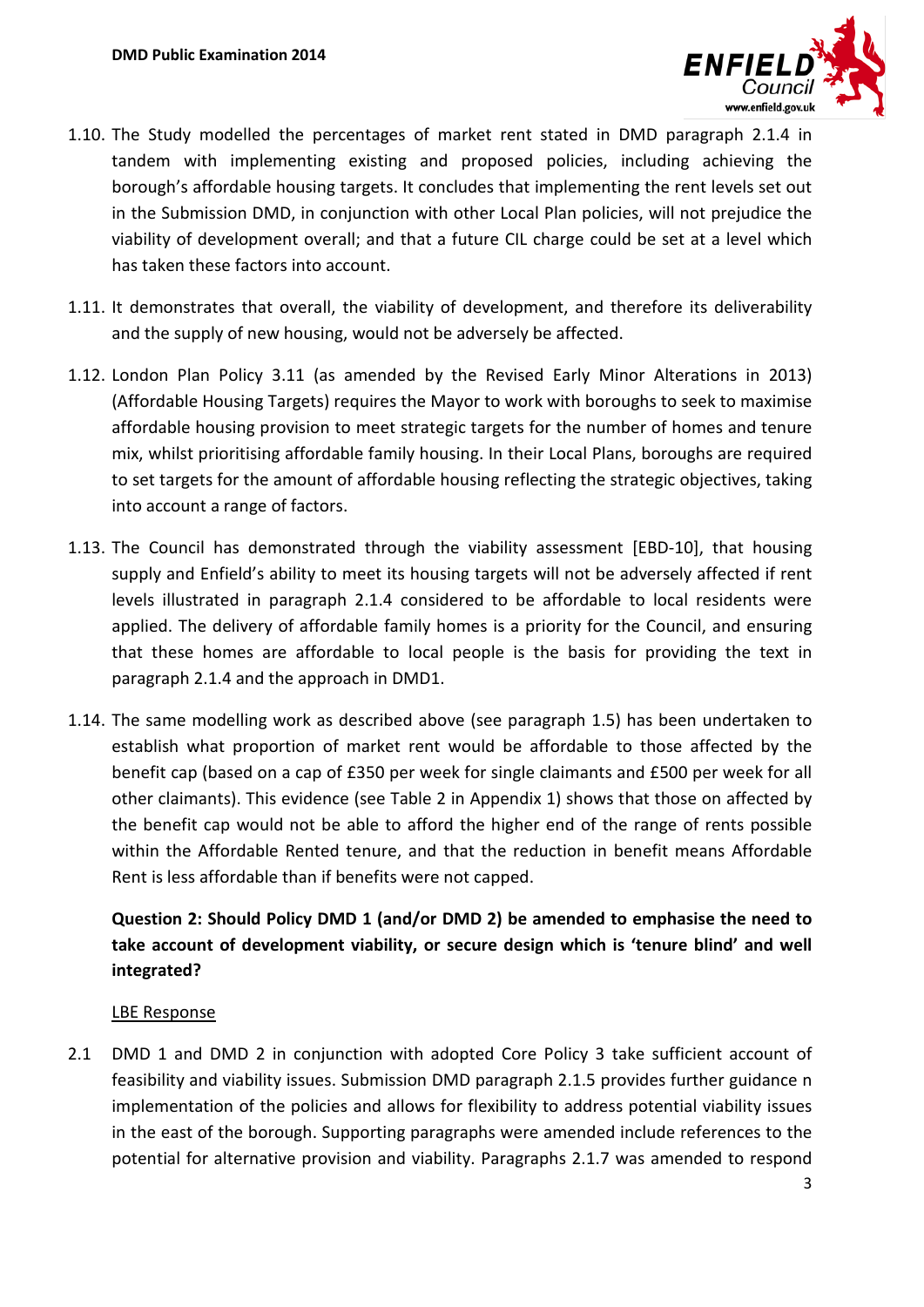

to comments raised during at the Draft DMD consultation stage (2012) and now includes a final sentence which reads *"However, circumstances may exist where different sized sits are being delivered by the same developer at the same time which would enable on-site provision".* Similarly, paragraph 2.1.8 within the first sentence now includes a reference to viability and reads "Contributions will be sought subject to viability and further guidance…".

- 2.2. DMD 1 requires that new residential developments capable of providing 10 units or more should aim to be tenure blind. The spatial distribution of different tenures, their consistent outward appearance, the provision of communal spaces, and the design of family-friendly neighbourhoods are widely identified as decisive factors for the success and sustainability of mixed communities.
- 2.3. DMD 2 does not refer to the same requirement, because the Policy is concerned with offsite, financial contributions towards provision of affordable housing and not necessarily with its physical delivery. Submission DMD paragraph 2.1.7 acknowledges that for sites of less than ten units on-site provision will not normally be appropriate due to management and monitoring issues. Therefore, the Council expects that the physical delivery of the affordable housing funded by the contributions will be part of larger developments of over 10 units. DMD 1 would apply in these cases and require tenure blind and well integrated housing design.

**Question 3: Policy DMD 5(b) states that the number of residential conversions along any road must not exceed 20%. Is this too restrictive and contrary to the London Plan SPG, or justified by local evidence?**

#### LBE Response

- 3.1. Submission DMD 5 is supported by local evidence in Enfield's Housing Market Assessment (HMA) (2010) analysed the difference between the supply and need for affordable and market housing across the range of house sizes (1 bed to 4+ bed homes) and identified that the relative shortfall is much greater for larger dwelling types (3+ bed homes). This effectively means that households in affordable need requiring larger dwellings will generally face longer waiting times before their needs are met. In recognition of this, the targets in adopted Core Policy 5 highlight the need for, and prioritise the delivery of, family homes. This is clearly enshrined as an adopted Core Strategy principle and DMD policies (particularly DMD1, 3 and 5) aim to be consistent with this.
	- Protecting against the loss of Family Housing
- 3.2. DMD 5 seeks to manage the conversion of existing residential units to ensure such conversions does not compromise the borough's supply and range of different sized homes and ultimately the ability to meet identified housing needs. Existing family homes play an important role and, as demonstrated in the HMA, they are required to meet existing and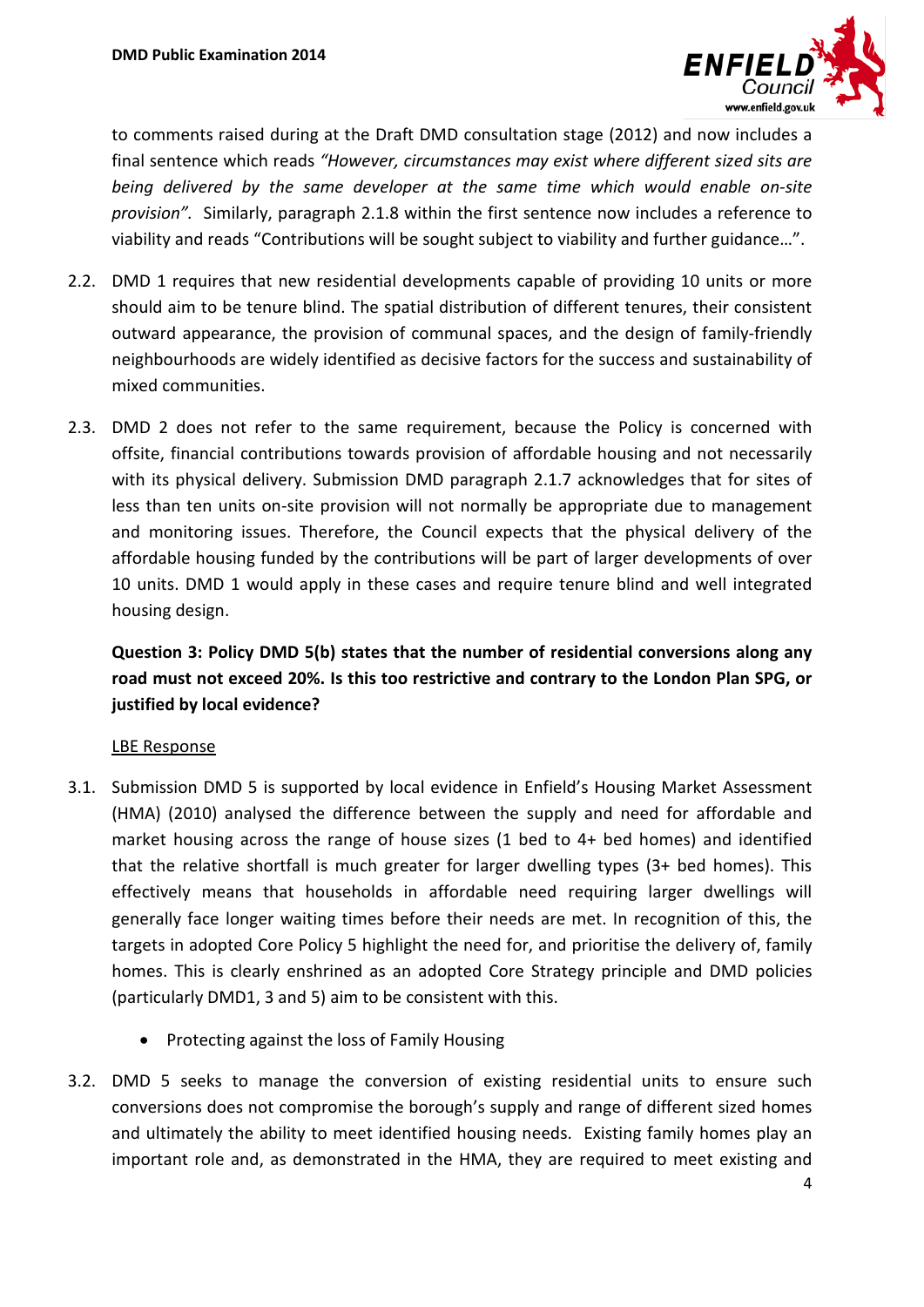

future demand. If existing family homes are converted into smaller flats, then this will reduce the availability of larger houses. An approach which allowed the unfettered conversion of family units into smaller flats would facilitate the oversupply of smaller units, and therefore would be unsustainable and undermine the strategic housing mix targets set out in the Core Strategy.

- 3.3. In addition to this, local evidence of new housing supply shows a under delivery of larger family units which further supports the Council's protective approach. Under delivery could affect the Council's ability to meet housing needs, so existing 3+ bed housing needs to be retained wherever possible to ensure availability of the right type of homes.
- 3.4. To address the issue outlined in paragraph 3.2 more directly, DMD 5 states that the number of residential conversions must not exceed 20% along any road. The Council has operated a similar policy since the adoption of the Unitary Development Plan (UDP), (1994). This UDP policy was subsequently saved in 2007 in accordance with the Planning and Compulsory Purchase Act 2004; Schedule 8(1(3)) and has therefore been in practice across the borough for a considerable amount of time. It supports the delivery of the housing mix targets set out in the Core Strategy, which for market housing, is limited to only 20% of new market housing being in the form of 1 and 2 bed flats. For affordable housing, the form of accommodation is not distinguished in this way, however, it is less likely these would be delivered by way of individual residential conversions.
	- Preserving residential Character
- 3.5. The need to ensure development does not harm the character of an area has also been a key consideration in shaping this Policy. The conversion of single family dwelling houses into multiple flatted units can, through intensification, have a visible impact on the street scene. This can include the impact of associated physical works to facilitate the development; noise and disturbance; front garden hard surfacing to provide off street parking; on-street parking pressures; and increased service demand i.e. multiples of satellites dishes and waste collection bins. Enfield's Characterisation Study (2011) identifies the clutter of aerials, satellite dishes and rubbish bins, and the loss of front gardens, boundary walls and soft landscaping to provide parking as key issues affecting the quality of the street scene. Therefore, the Council needs to manage a form of development (residential conversions) which contributes to these impacts.
- 3.6. Paragraph 1.2.14 of the London Plan Housing Supplementary Planning Guidance (2012) acknowledges that a balance has to be struck between realising the potential of residential conversions and sustaining the residential quality of those neighbourhoods, and that London Plan Policy 3.5: (Quality and Design of Housing Developments) applies to residential conversions. The approach in DMD 5 seeks to strike an appropriate balance having regard to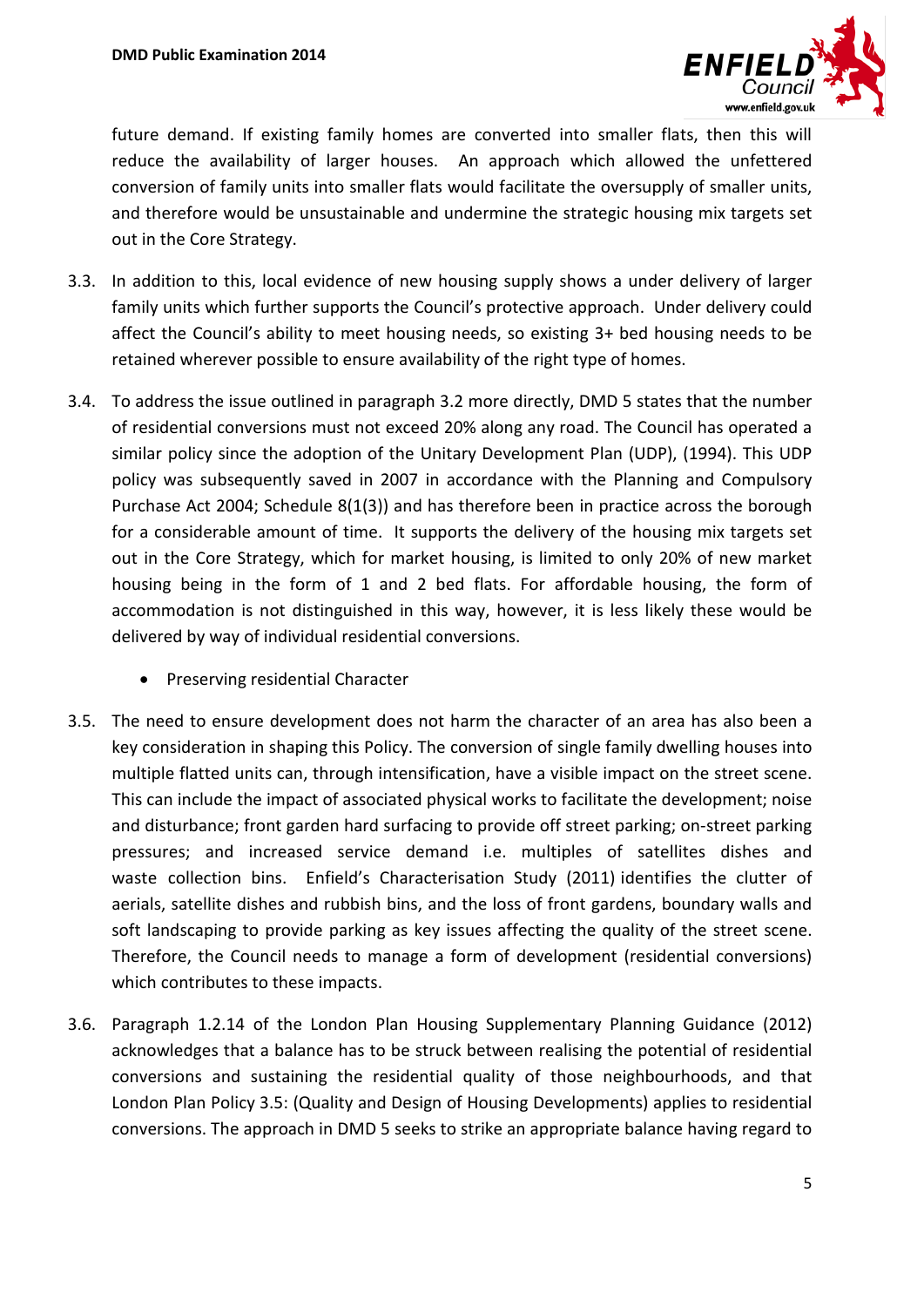

Enfield's specific housing needs (which prioritises family housing) and maintaining the character and quality of residential neighbourhoods.

- 3.7. Paragraph 1.2.15 of the London Plan Housing Supplementary Planning Guidance states that: "as a general principle, locally restrictive policies, including those based on 'conversion quotas', should not be applied along transport corridors or within reasonable walking distance of a town centre without a robust justification. This provides flexibility for boroughs to address exceptional local circumstances where application of the principle would not be appropriate". This statement suggests that locally restrictive policies should not be applied in certain cases however, it does not prohibit these policies overall. Even in the cases identified, it still gives boroughs flexibility to circumvent this if needed to address exceptional circumstances. The Council's approach would apply boroughwide, including along transport corridors and within and around town centres, and justification for this is provided above. The Greater London Authority (GLA) has raised no objections to the approach in the DMD.
- 3.8. The Council considers that a restrictive approach is required in light of the need to ensure the availability of a range of housing sizes appropriate to meeting housing need; and to protect the character of local areas. This approach is justified by local evidence and represents the continuation of a policy approach which has been in operation since 1994.

### **Question 4: Is it sufficiently clear how Policy DMD 6 will be implemented, given its repeated use of 'appropriate'?**

### Enfield's Response

- 4.1. The London Plan Density Matrix provides a numerical and theoretical statement on density and DMD 6 provides the criteria for making decisions on what the most appropriate density would be within the numerical ranges provided in the matrix. These criteria are unavoidably qualitative and a degree of judgement has to be applied when they are being considered.
- 4.2. The guidance and references to evidence provided in the supporting paragraphs (2.4.1 2.4.5); and the cross references to other policies in the DMD are intended to aid and clarify the implementation of this policy. This guidance and evidence base provide parameters on which to qualify judgements on what is 'appropriate'. For example, under DMD criteria a) appropriateness would be judged in light of evidence in Enfield's Characterisation Study (2011) which identifies different character forms across the borough. On the other hand, the use of the word 'appropriate' in the final paragraph is qualified by the need to justify appropriateness through the development of a comprehensive plan (masterplan or planning brief) which would describe what this would look like.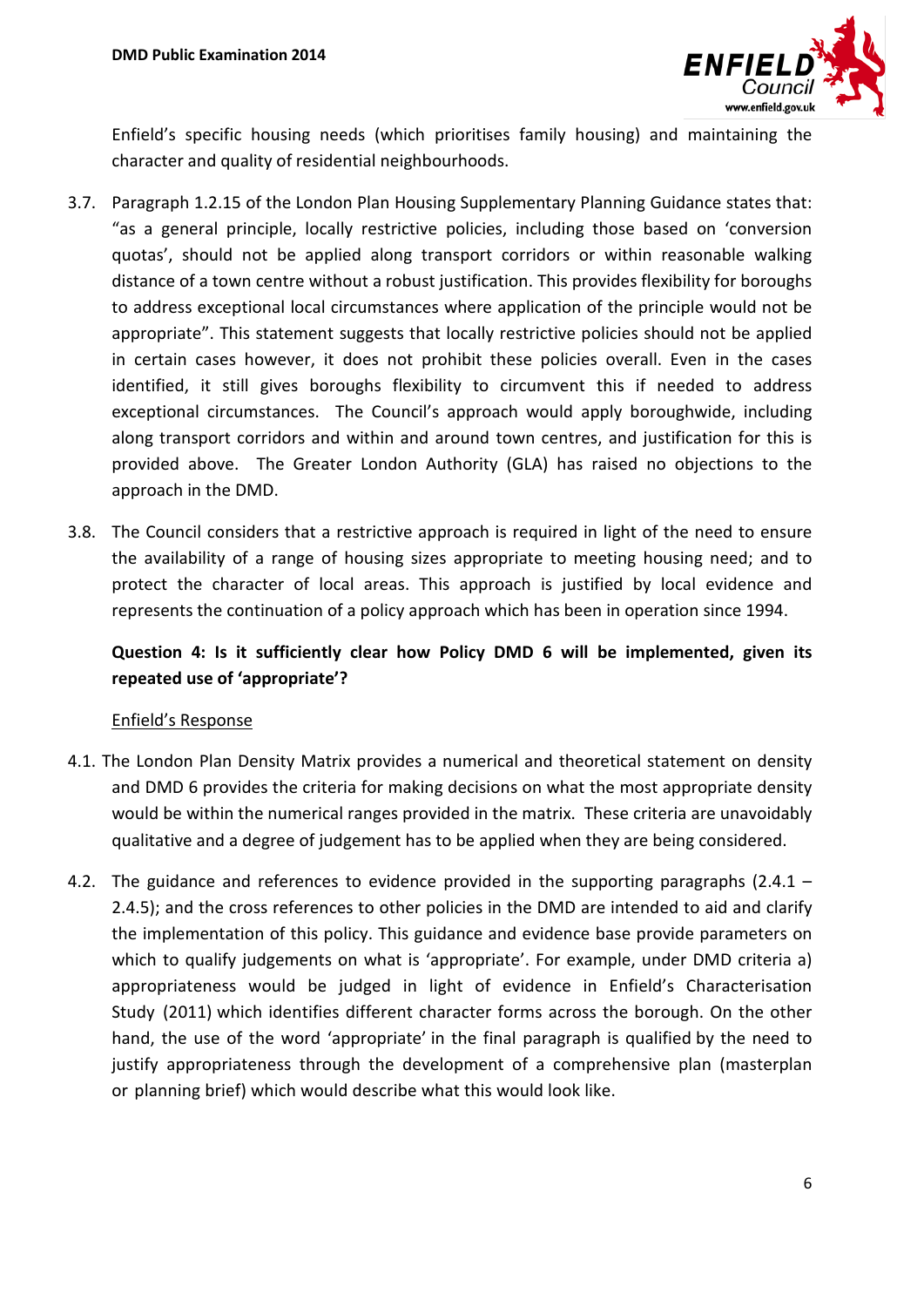

4.4. The Council considers that DMD 6 is sufficiently clear on how it will be implemented because it refers to local evidence and has supporting guidance which helps to provide this clarity.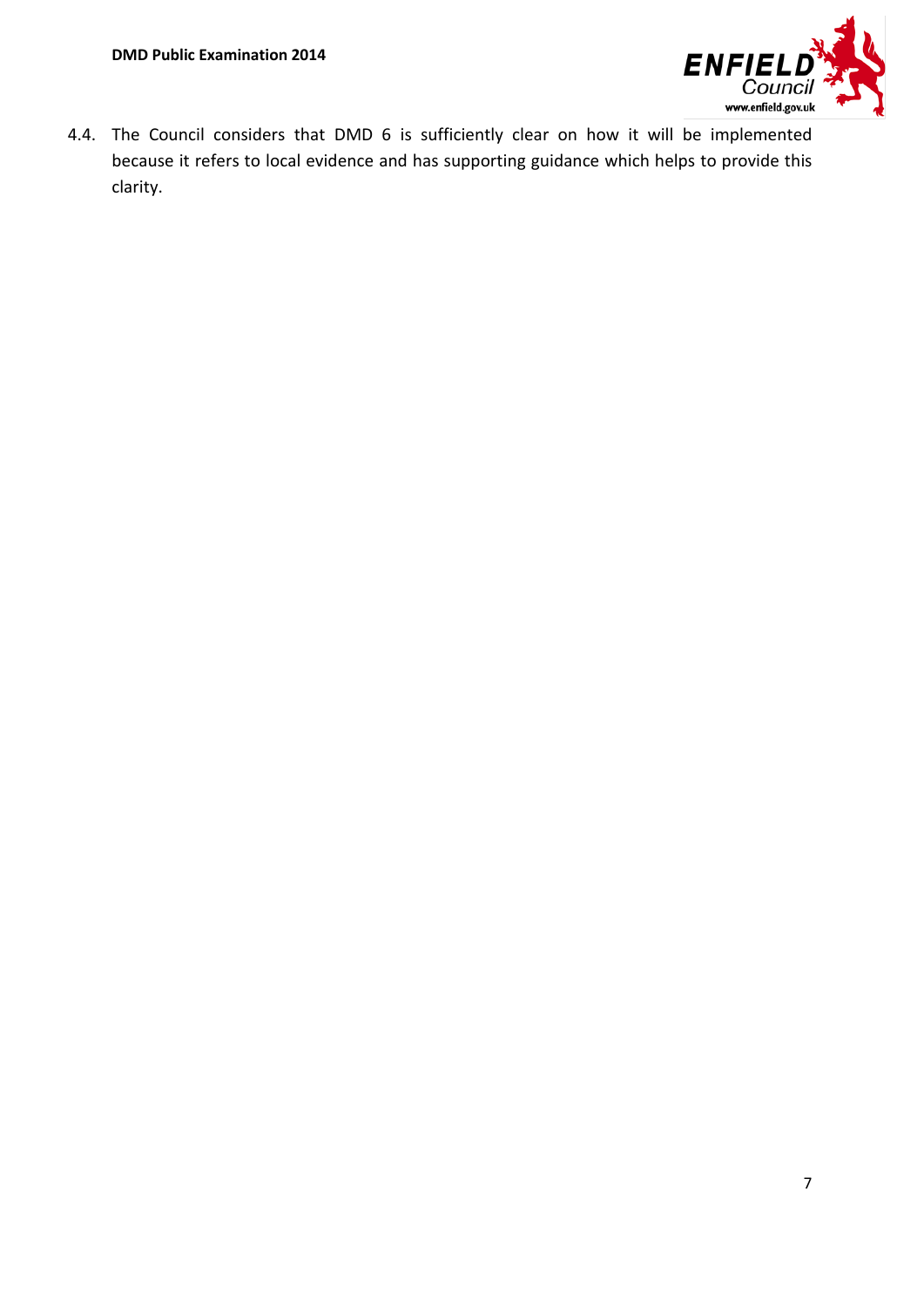

**Question 5: Is there any substantive evidence that the standards for new housing in Policy DMD 8 are set so high that deliverability could be adversely affected? (I note that Core Policy 4 of the Core Strategy expects all new homes to be built to Lifetime Homes standards).**

#### LBE Response

- 5.1. No, there is no substantive evidence that the standards in DMD 8 will adversely affect the deliverability of new housing.
- 5.2. A number of the criteria in DMD 8 do not identify specific or quantifiable parameters, therefore it would be difficult to assess whether there was any associated impacts on the deliverability of development. The criteria referred to include: DMD 8, Part 1) a, b, c, h, i and j.
- 5.3. The remaining criteria in DMD 8 set out standards related to the following:

d.space; e.the layout and size of rooms ; f.Lifetime Homes (LTH) and wheelchair accessible/adaptable housing; and g.amenity space.

- 5.4. Firstly, criteria d, e and f (and the quantifiable parameters attached to them) reflect the requirements in London Plan policies 3.5 and 3.8 and documents these refer to. The London Plan policies on Lifetime Homes and wheelchair accessible/adaptable housing have been in operation since 2004; and minimum space standards and layout/size of rooms were introduced in 2011. As noted in the question, Core Strategy Policy 4 already includes the same requirements for Lifetime Homes and wheelchair accessible/adaptable housing. If these standards were not implemented there would be an inconsistency between Enfield's DMD, the Core Strategy and the London Plan.
- 5.5. The Council has assessed the impact of its proposed planning policies on development viability through the CIL and DMD Economic Viability Assessment (2013) [EBD-10]. This Study considers what level of Community Infrastructure Levy can be charged, alongside the impact of implementing Local Plan policies on the viability of development. This Study includes additional notional allowances and contingencies above the assumed base build costs, which could be assigned to a range of cost factors – this could include any costs attributable to criteria d.- g. listed above. Specifically in relation to Lifetime Homes, the Study allows for this as a potential cost variable (depending on design, etc.).
- 5.6. Through the Unitary Development Plan (UDP) (1994), the Council has been applying a policy setting a higher numerical standard for amenity space provision than is proposed in the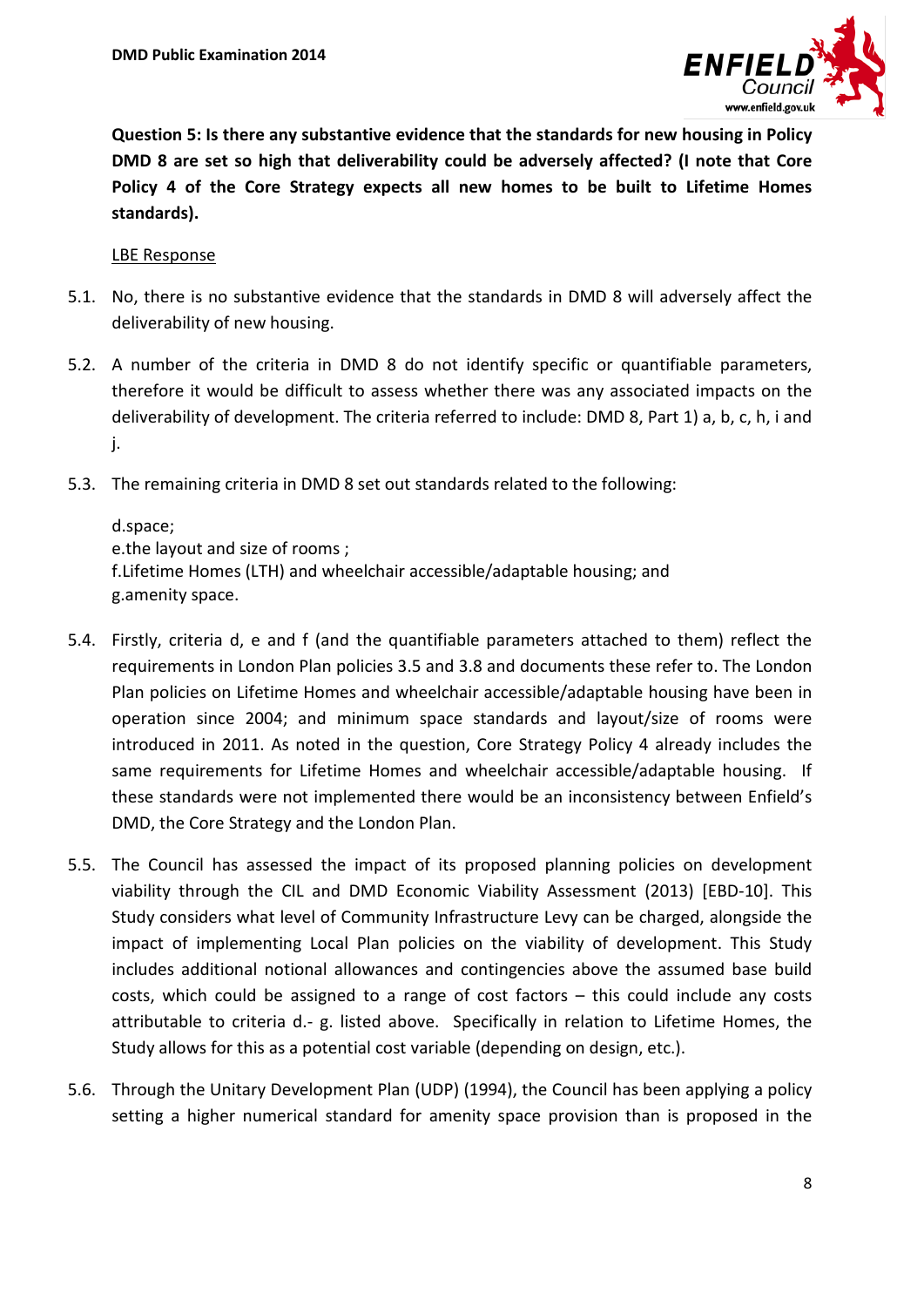

Submission DMD. The proposed policy is therefore likely to have a beneficial impact when benchmarked against this longstanding existing policy.

5.7. In preparing the DMD the Council revised the UDP amenity space standards in accordance with the London Housing Design Guide (2010). These assess the functional requirements of households (i.e. for play, eating/sitting outside) from which a minimum amount of space is required in order to undertake certain activities. The Council does also recognise that a range of provision is desirable to allow a degree of choice for those wanting larger gardens, and necessary where local character dictates more open/landscaped settings. However, amenity space provision which is below the minimum standards set out would not be acceptable, as it is considered that the use and purpose of this space would be undermined, and therefore the implementation of other planning principles will be compromised. Deliverability must be balanced against the importance of delivering other planning objectives; in this case, the standard is based on the lowest acceptable provision.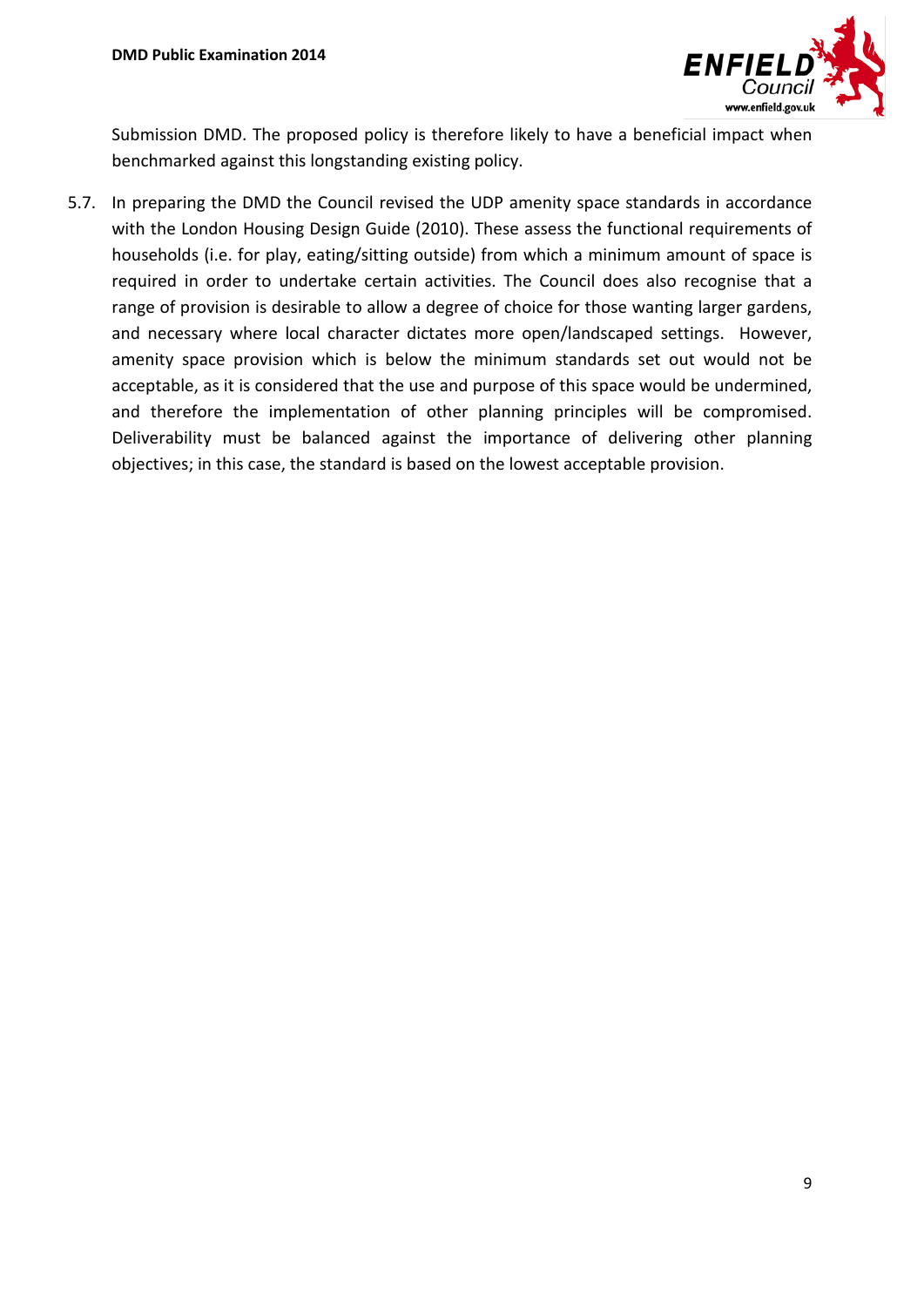

## **Question 6: Does focused change No 1 to Policy DMD overcome concerns about new flats, amenity space and overlooking?**

#### LBE Response

- 6.1. DMD 9 Part 1 relates only to private amenity space and Focused Change 1 [FC1] sought to address concerns with overlooking. The Council wishes to make an additional minor change to further clarify this point – the change (FC1A) replaces the original [FC1].
- 6.2. DMD 9, Part 2, criterion b. refers to communal amenity space. Communal space generally benefits from being overlooked as a means of natural surveillance, and the Council considers that it is not feasible or desirable to discourage the use of windows and balconies facing associated communal amenity space. Criterion b. is therefore considered appropriate.

| <b>Text in Bold Print</b><br><b>Proposed insertion</b><br>and underline<br><b>Proposed deletion</b><br>Text with a<br>strikethrough |                          |                                                                                        |                                                                                                                                                                                                                                   |                                                                  |                                                                                          |  |  |  |  |  |
|-------------------------------------------------------------------------------------------------------------------------------------|--------------------------|----------------------------------------------------------------------------------------|-----------------------------------------------------------------------------------------------------------------------------------------------------------------------------------------------------------------------------------|------------------------------------------------------------------|------------------------------------------------------------------------------------------|--|--|--|--|--|
| <b>FC</b><br>No.                                                                                                                    | Page<br>no.              | Chapter,<br>Section,<br>Policy,<br>Paragraph,<br>Diagram,<br>Tables,<br><b>Figures</b> | <b>Proposed Change</b>                                                                                                                                                                                                            | <b>Justification</b>                                             | <b>Source of Change</b><br>/ Representation<br>no.                                       |  |  |  |  |  |
|                                                                                                                                     | <b>Chapter 2 Housing</b> |                                                                                        |                                                                                                                                                                                                                                   |                                                                  |                                                                                          |  |  |  |  |  |
| 1A.                                                                                                                                 | 20                       | DMD <sub>9</sub><br>Amenity<br>Space                                                   | <b>DMD 9 Amenity Space</b><br>"1) New development must provide good<br>quality private space that is not significantly<br>overlooked by surrounding development<br>that and meets or exceeds the following<br>minimum standards " | Focused<br>changes to<br>provide clarity<br>over<br>application. | $30 -$ Graham<br>Fisher on behalf<br>of A C Nicholas<br>(Rep no. 30).<br>&<br><b>LBE</b> |  |  |  |  |  |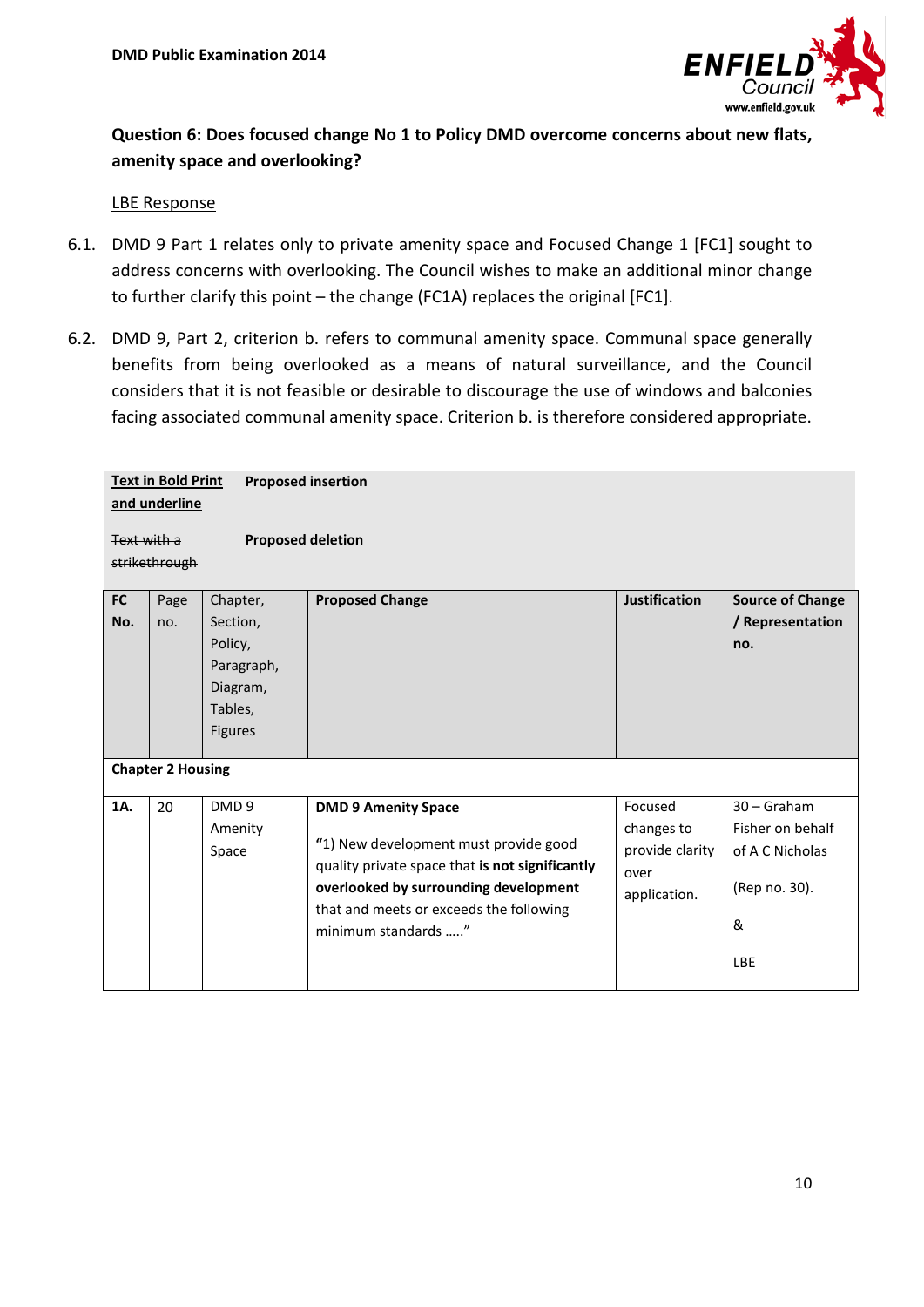

### **Question 7: Does focused change No 2 to Policy DMD 16 overcome concerns about the policy's application to Strategic Growth Areas?**

#### LBE Response

- 7.1 The adopted Core Strategy establishes the spatial approach for delivering community cohesion and promoting social equity through: setting the pattern of urban growth; developing new facilities or improving existing ones; ensuring that public transport is available to maximise accessibility; dealing with crime and safety issues; and, providing for housing needs, schools, health provision, open space, and employment.
- 7.2 Large scale growth and regeneration will be focused in four broad locations Central Leeside and North East Enfield in the Upper Lee Valley, the area around the North Circular Road at New Southgate and the Borough's major town centre - Enfield Town. It is therefore considered appropriate for DMD 16 to promote new community infrastructure specifically within these regeneration areas.
- 7.3 Focused Change [FC2] seeks to overcome representation nos. 33 and 34 by providing reasonable flexibility by replacing the word "will" with "**may**". Additional signposting to the Infrastructure Delivery Plan is included as this is a supporting local plan document that will be kept under review to provide a position on all community infrastructure requirements at both a borough-wide and strategic growth area level.

### **Question 8: Having regard for the Council's response in DMD 8, is there any outstanding evidence that Policies DMD 16 & 17 might inhibit police and emergency service activities**

#### LBE Response

8.1 The Council does not consider there to be any outstanding evidence that policies DMD 16 and DMD 17 would inhibit police and emergency service activities and has endeavoured to address the individual representations. As stated in the Schedule of Representations the Council's response to the issue raised by the Edmonton/Enfield & Southgate Fire Station is addressed by including the words "accessible to the public" to clarify the definition of a community facility. Paragraph 3.1.5 was added to the Proposed Submission DMD to specifically address previous comments in recognition that some emergency services do not need public access and may not always be in locations easily accessible by public transport. In response to Representation no. 38, the Council maintains paragraph 3.1.9 offers sufficient flexibility to assess and manage the loss of community facilities without the need to make specific reference to the individual estate strategies and plans of the emergency services.